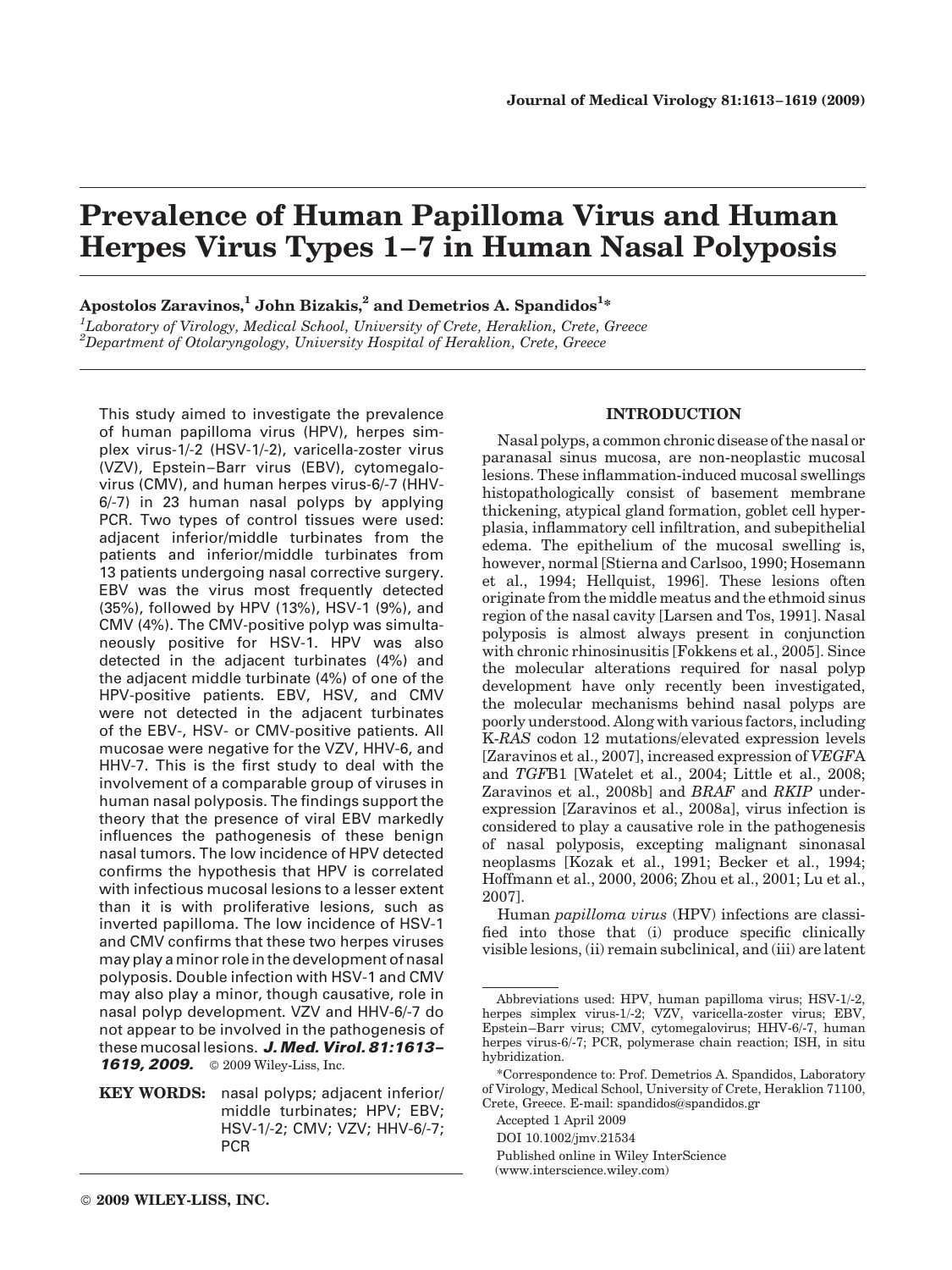[Raab-Traub, 1989; Niedobitek et al., 1990; Gross, 2003]. The infection type thought to be present in tissue specimens has influenced the conclusions drawn from investigation analysis, that is, whether or not the infection plays a causal role in the development of the lesions [Hoffmann, 2000].

Herpes viruses are a diverse family of large DNA viruses, all of which have the capacity to establish lifelong latent infections [Efstathiou and Minson, 1995]. Herpes viral infection has in the past been reported to play a role in lesions of the upper respiratory tract [Tao et al., 1996; Gao et al., 2000; Kulkarni et al., 2003]. However, their role in the development of human nasal polyposis is poorly understood.

To contribute further to the knowledge on viral infection of the mucosa of the upper airways, the presence of a group of viral DNA [HPV and seven herpes viruses: herpes simplex virus-1/-2 (HSV-1/-2), varicellazoster virus (VZV), cytomegalovirus (CMV), Epstein– Barr virus (EBV), and human herpes virus-6/-7 (HHV-6/-7)] was determined in nasal polyps of the nasal cavity and the paranasal sinuses, in mucosa from the adjacent inferior and middle turbinates, as well as in clinically intact mucosa from control inferior and middle turbinates obtained from disease-free patients. Molecular analysis revealed the frequent occurrence of EBV in nasal polyp samples, implying that EBV viral infection plays an important role in the pathogenesis of the disease.

# **METHODS**

#### Patients

Biopsies of nasal polyps and mucosa from the inferior and middle adjacent turbinates were obtained from 23 patients with chronic rhinosinusitis/nasal polyposis (17 men and 6 women; average age, 51 years; range, 21–73 years). Polyps arose from the middle turbinate, middle meatus, or ethmoidal sinuses and were multiple and bilateral. Following a histopathological examination of the specimens, the nasal polyps were classified into grades I–III according to their size [Malm, 1997] (Table I). Patients suffered from sneezing, rhinorrhea, headaches, nasal obstruction, and hyposmia or anosmia, and had undergone nasal polypectomy at least once in the past. Patients with nasal polyps had not taken any

drugs (topical or systemic corticosteroids) for at least 1 month prior to surgery.

Thirteen patients with nasal septum deformity who underwent nasal corrective surgery and had no history of nasal or allergic symptoms of any kind served as the control group. During surgery, a biopsy of the mucosa of the inferior and middle control turbinates of each patient was performed. Patients in this group had not taken corticosteroids for at least 1 month prior to surgery.

Total and specific IgE levels were determined by RAST in the sera of the patients. The patients were subjected to hypersensitivity skin tests for a number of allergens, and those with allergy or asthma were excluded from the study. Clinical parameters such as age, gender, smoking habits, and alcohol consumption were available for the patients and control subjects.

The Ethics Committee of the University of Crete approved the present study. All participants (patients and control subjects) were informed of the scope of the study and gave their written informed consent.

#### Genomic DNA Extraction, Oligonucleotide Primers, and PCR Amplification

Nasal mucosa tissues were digested with 0.1 mg/ml proteinase K (Promega, Madison, WI) and  $400 \mu l$  of digestion buffer containing 150 mM NaCl, 400 mM Tris–HCl, 60 mM EDTA, and 15% SDS, pH 8.0, in a 1.5-ml eppendorf tube. Samples were then incubated at  $60^{\circ}$ C for 2 days. Fresh proteinase K was added three times daily. The samples were extracted once with phenol/chloroform and once with chloroform. DNA was precipitated by the addition of  $20 \mu$ l of  $5 M$  NaCl and  $1 m$ l of ethanol, recovered by centrifugation for 15 min at  $4^{\circ}$ C, washed once with cold 70% ethanol, and resuspended in  $50 \,\mu$ l of double distilled water. DNA concentration was calculated using the NanoDrop<sup>TM</sup> 1000 Spectrophotometer. Specimens were examined for the presence of amplifiable DNA using a set of primers for the  $\beta$ 2-microglobulin gene.

Amplification of HPV and herpesviridae family viral DNA in the specimens was originally performed by polymerase chain reaction (PCR) using specific primer pairs for each E6 gene region of the HPV-6, -11, -16, -18, and -33 subtypes, or herpes family DNA primers specific

TABLE I. Clinicopathological Characteristics of the Patients and Control Subjects

|                                                                      | Nasal polyps and adja-<br>cent turbinates | Control mucosae                 |
|----------------------------------------------------------------------|-------------------------------------------|---------------------------------|
| Subjects $(n)$<br>Sex (M/F)                                          | 23<br>17/6                                | 13<br>10/3                      |
| Age (years)<br>Smoke $(yes/no)$                                      | 49.3 years; range, $21-73$<br>8/15        | 33.4 years; range, 12-68<br>5/8 |
| Alcohol (yes/no)                                                     | 7/16                                      | 4/9                             |
| Aspirin tolerance/intolerance<br>Stage of nasal polyp (grades I-III) | 6/17<br>I:3                               | 13/0                            |
|                                                                      | II:9<br>III:11                            |                                 |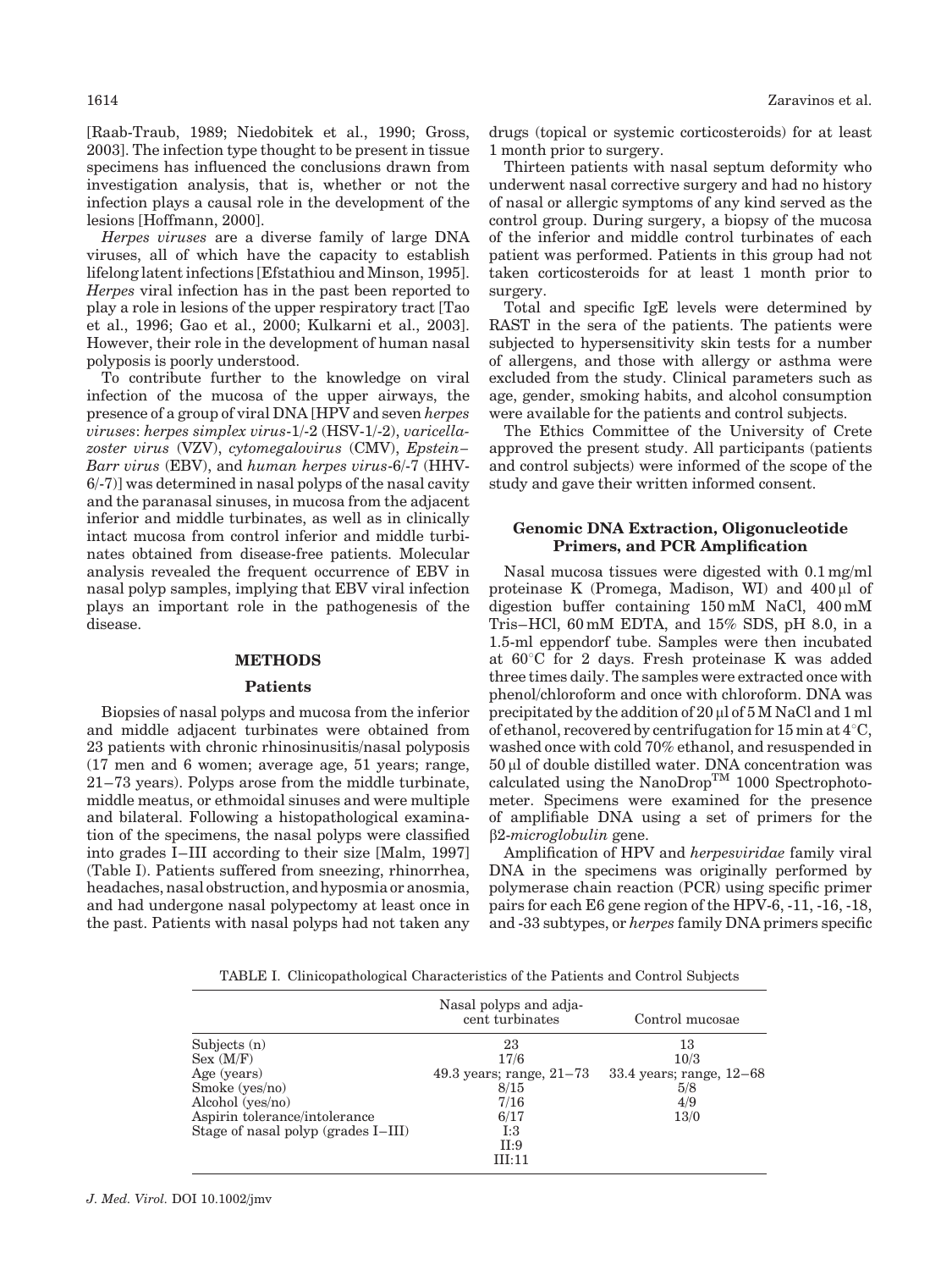HPV and Herpes Viruses in Nasal Polyposis 1615

for each virus. The samples were initially examined for the presence of non-type-specific HPV DNA using the general HPV primers,  $\overline{GP5+/6}$  [de Roda Husman et al., 1995]. Appropriate negative and positive controls were included in each PCR reaction in order to exclude contamination events and to establish the specificity of primer-directed amplification. Recombinant plasmids carrying HPV type-specific sequences served as positive controls for HPV-6, -11, -16, -18, and -33 genome detection. For the general screening of HPV DNA, HeLa cells transfected with conserved L1 sequences among HPV strains were used as the positive control. Supernatant from the B19 marmoset cell line (ATCC, Wesel, Germany) was used as a relevant control template for EBV amplification. DNA from previously known CMV-, HSV-, VZV-, HHV-6-, and HHV-7-positive patients was kindly provided by the Virology Clinic of the University Hospital of Heraklion, Crete, and used as a positive control for the corresponding PCR reactions.

PCR was carried out in a total volume of  $25 \mu$ l containing  $5 \mu M$  of  $5 \times$  Green GoTaq<sup>®</sup> reaction buffer,  $1.5 \text{ mM MgCl}_2$ ,  $0.2 \text{ mM of each deoxynucleotide triphos-}$ phate (dNTPs), 0.6 U of GoTaq Flexi DNA polymerase (Promega), and 200 ng of genomic DNA. Type-specific primer concentrations were optimized for each virus and varied from  $0.4$  to  $1 \mu$ M.

The PCR products were examined by electrophoresis on a 2% or 3% agarose gel, depending on their size, and photographed on an ultraviolet light transilluminator. The sensitivity of the PCR assay was determined by applying a serial-dilution amplification assay of viral-positive control DNA. Assaying of the positive samples was repeated for verification. Finally, the viral PCR products were subjected to direct sequencing analysis for the verification of the initial amplification results. Primer sequences used in the PCR reactions, as well as the expected PCR fragment sizes, are summarized in Table II.

Typing between HSV-1 and -2 PCR products was performed by digestion with the restriction enzyme AvaII (New England Biolabs, Ipswich, MA) at  $37^{\circ}$ C for 6 hr. HSV-1 digestion products yielded bands of 87, 183, and 206 bp, whereas HSV-2-specific digestion products resulted in bands of 87 and 389 bp.

## Statistical Analysis

The Pearson's bivariate correlation coefficient or the non-parametric Kruskal–Wallis  $H$  test were performed

| TABLE II. Primer Pairs Used for the DNA Amplification of the Viruses HPV, HSV-1, HSV-2, EBV, CMV, VZV, HHV-6, and |
|-------------------------------------------------------------------------------------------------------------------|
| HHV-7, Annealing Temperature of Each Pair and Length of Each PCR Product                                          |
|                                                                                                                   |

| Gene                    | Primer pair                                                      | Annealing<br>temperature (°C)/cycles | PCR product<br>(bp) |
|-------------------------|------------------------------------------------------------------|--------------------------------------|---------------------|
| $HPV-GP5+/6+$           | 5'-TTTGTTACTGTGGTAGATACTAC-3' (S)                                | $43/10$ cycles                       | 150                 |
|                         | 5'-GAAAAATAAACTGTAAATCATATTC-3' (A)                              | $40/30$ cycles                       |                     |
| $HPV-11$                | 5'-TGTGTGGCGAGACAACTTTCCCTT-3' (S)                               | $56/35$ cycles                       | 211                 |
|                         | 5'-TGGTTATTTAGTTTTATGAAGCGTGCCTTTCCC-3' (A)                      |                                      |                     |
| $HPV-6$                 | 5'-TCTATCTATGCATACGTTGC-3' (S)                                   | $58/36$ cycles                       | 283                 |
|                         | 5'-TGGTTAGTATATGTTTTACC-3' (A)                                   |                                      |                     |
| $HPV-16$                | 5'-CTGCAAGCAACAGTTACTGCCACG-3' (S)                               | $56/35$ cycles                       | 315                 |
|                         | 5'-CATACATCGACCGGTCCACC-3' (A)                                   |                                      |                     |
| $HPV-18$                | 5'-AAACTAACTAACACTGGGTTATACA-3' (S)                              | $56/35$ cycles                       | 143                 |
|                         | 5'-ATGGCACTGGCCTCTATAGT-3' (A)                                   |                                      |                     |
| $HPV-33$                | 5'-AACAGTTAAAAAACCTTTAAA-3' (S)                                  | $56/35$ cycles                       | 171                 |
|                         | 5'-AGTTTCTCTACGTCGGGACCTC-3' (A)                                 |                                      |                     |
| <b>EBV</b>              | Outer primer set                                                 |                                      |                     |
|                         | 5'-AGCACCCCCACATATCTCTTCTT-3' (S)                                | $65/35$ cycles                       |                     |
|                         | 5'-CGAGTCATCTACGGGGACACGGA-3' (A)                                |                                      | 102                 |
|                         | Inner primer set                                                 | $69/38$ cycles                       |                     |
|                         | 5'-GGAGAAGGTCTTCTCGGCCTC-3'                                      |                                      |                     |
|                         | 5'-TTCAGAGAGCGAGACCCTGC-3'                                       |                                      |                     |
| $HSV-1/-2$              | 5'-CAGTACGGCCCCGAGTTCGTGA-3' (S)                                 | $64/35$ cycles                       | 478                 |
|                         | 5'-TTGTAGTGGGCGTGGTAGATG-3' (A)                                  |                                      |                     |
| <b>CMV</b>              | 5'-GTCACCAAGGCCACGACGTT-3' (S)                                   | $57/8$ cycles                        | 167                 |
|                         | 5'-TCTGCCAGGACATCTTTCTC-3' (A)                                   | $55/27$ cycles                       |                     |
| <b>VZV</b>              | 5'-ATGTCCGTACAACATCAACT-3' (S)                                   | $60/35$ cycles                       | 267                 |
|                         | 5'-CGATTTTCCAAGAGAGACGC-3' (A)                                   |                                      |                     |
| HHV-6                   | Outer primer set                                                 |                                      |                     |
|                         | 5'-GACAATCACATGCCTGGATAATG-3' (S)                                | $58/38$ cycles                       |                     |
|                         | 5'-TGTAAGCGTGTGGTAATGGACTAA-3' (S)                               |                                      |                     |
|                         | Inner primer set                                                 |                                      |                     |
|                         | 5'-GTTAAATTGATAGTACTTACGTG-3' (S)                                | $53/38$ cycles                       | 70                  |
|                         | 5'-ATCAAAATATAAAGAGCACAGCA-3' (S)                                |                                      |                     |
| HHV-7                   | 5'-GGAAATAGGATCTTTTCAAATTC-3' (A)                                | $56/36$ cycles                       | 122                 |
|                         | 5'-GTTACTTTCAAAAATGTTTGTCCC-3' (S)                               | $59/37$ cycles                       |                     |
| $\beta$ 2-microglobulin | 5'-TCCAACATCAACATCTTGGT-3' (S)<br>5'-TCCCCCAAATTCTAAGCAGA-3' (A) | $55/37$ cycles                       | 102                 |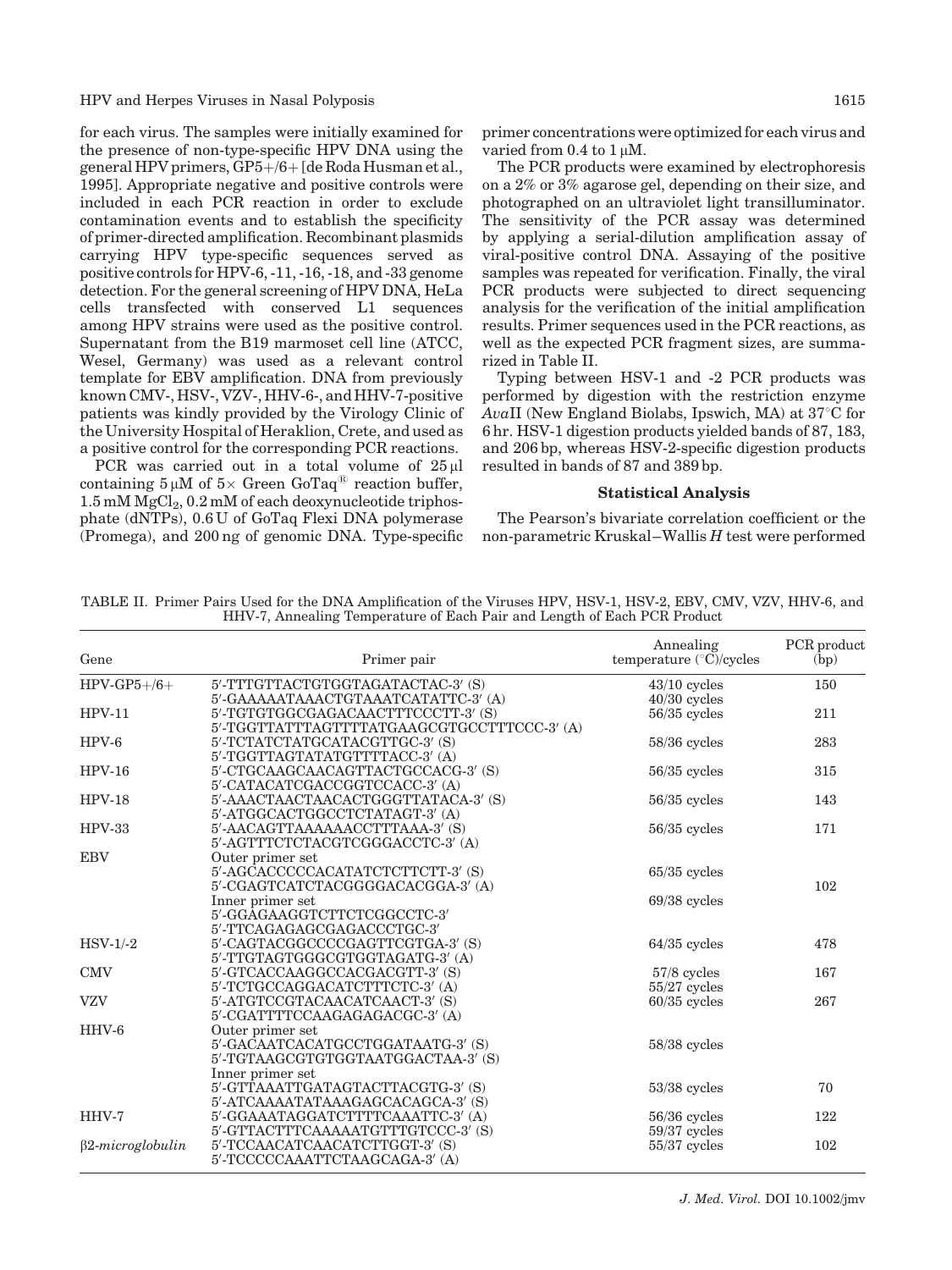for statistical analysis. In the patient group, infection was correlated with clinical characteristics including age, gender, tobacco and alcohol consumption, aspirin tolerance/intolerance, and nasal polyp grade. P-values less than 0.05 were considered statistically significant. All analyses were performed using SPSS v16.0 software (SPSS, Inc., Chicago, IL).

#### **RESULTS**

This study was conducted to determine the prevalence of HPV and seven herpes virus types (HSV-1, HSV-2, EBV, VZV, CMV, HHV-6, and HHV-7) in human nasal polyposis and the adjacent turbinates using PCR.

Three nasal polyp samples (13%) and one sample of each adjacent turbinate [inferior, 1/23 (4%); middle, 1/23 (4%)] of an HPV-positive nasal polyp patient were found to be HPV positive  $(P = 0.044;$  Pearson's bivariate correlation). Further HPV typing of the samples did not reveal any of the oncogenic types of the virus (HPV-6, -11, -16, -18, and -33) (Fig. 1).

Of note, eight nasal polyp samples (8/23, 35%) were EBV positive. Correlation analysis revealed this to be highly significant  $(P < 0.001$ ; Pearson's bivariate correlation), supporting the hypothesis that the presence of EBV markedly influences the pathogenesis of nasal polyposis.

Two nasal polyp samples (8%) were found to be HSV-1 positive  $(P = 0.040$ ; Pearson's bivariate correlation) and one sample (4%) was found to be CMV positive. None of the adjacent nasal turbinate mucosae were positive for the presence of HSV-1 or CMV (Fig. 2). The CMVpositive nasal polyp sample was positive simultaneously for HSV, but otherwise the simultaneous presence of two or more DNA viruses was not detected. No nasal polyp samples from the adjacent or control turbinate mucosae were found to be positive for the remaining viruses (VZV and HHV-6/-7). The control mucosae (from the inferior and middle turbinates) were negative for the presence of HPV, EBV, HSV-1/-2, CMV, VZV, or HHV-6/-7.

Table III shows the exact number of infected samples as a percentage, as well as the statistically significant correlations detected among the tissue groups studied. Further statistical analysis failed to reveal any association with the influence of HPV or herpes virus on nasal polyp grade or other clinicopathological characteristics.

## DISCUSSION

Despite extensive research on human nasal polyposis, with case percentages reaching 4.3% in population studies in the USA and Europe, the cause of the disease remains unknown. Many exogenous and endogenous factors have been proposed as being responsible for their growth [Watelet et al., 2004; Zaravinos et al., 2007, 2008b; Little et al., 2008], including bacterial or viral infection. In an animal experiment, the induction of nasal polyps in the maxillary sinus of rabbits was demonstrated by infecting the rabbits with various bacteria and preventing the ventilation of the sinuses [Stierna, 1996].

Using PCR, the present study confirmed the absence of a significant HPV infection percentage in nasal polyps. Previously reported observations regarding the lack of correlation between HPV infection and nasal polyp formation [Hoffmann et al., 2006] were also confirmed by PCR and Southern blot hybridization. On the other hand, Becker et al. [1994] reported 20 HPVnegative cases of nasal polyps using the MY09 and  $MY11$  primers, as opposed to the  $GP5+/6+$  primers used in the present study. Findings regarding the incidence percentage of HPV with a variable degree of dysplasia [Zhou et al., 2001] also appear to contradict the results of the present study. A higher degree of proliferation and apoptosis has been demonstrated in inverted papilloma compared to nasal polyps [Guichard et al., 1998]. Cellular proliferation was also significantly higher than apoptosis in the inverted papilloma, which is characteristic of their neoplastic structure. The principal hypothesis regarding the ability of HPV to induce cellular proliferation in various lesions of the mucosa is based on the fact that the virus uses the replication system of the host cell, as the virus itself does not code for replication enzymes. However, the host cell, primarily the stroma of basal cells in the squamous cell epithelium, arrests replication so that the virus may pass through the epithelium. To prevent this termination of cellular proliferation, and thus to maintain and enhance the proliferation rate of the host cell, the viral oncogenic proteins E6 and E7, respectively, interact with the cell proliferation regulators p53 and pRB [Vousden, 1993]. This hypothesis regarding viral infection is supported by the absence of HPV DNA infection in non-neoplastic lesions, such as nasal polyps. The data of the present study demonstrating the presence of viral



Fig. 1. A: Amplification with the general primers  $GP5+/6+$  yielded three NP samples positive for the HPV virus. Lanes 1 and 2: HPV-positive NP samples; lane 3: HPV-positive control; lane 4: HPV-negative control; lane L, 100 bp DNA ladder. B: Further typing of the three HPV-positive NP samples with type-specific primers did not give any positive outcome. Lanes 1, 2, 5, 6, 9, and 10: Negative samples for the oncogenic types HPV-16, -18, and -33, respectively; lanes 4, 8, and 12: negative controls for each of the subtypes pre-mentioned; lane L, 100 bp DNA ladder. NP, nasal polyp.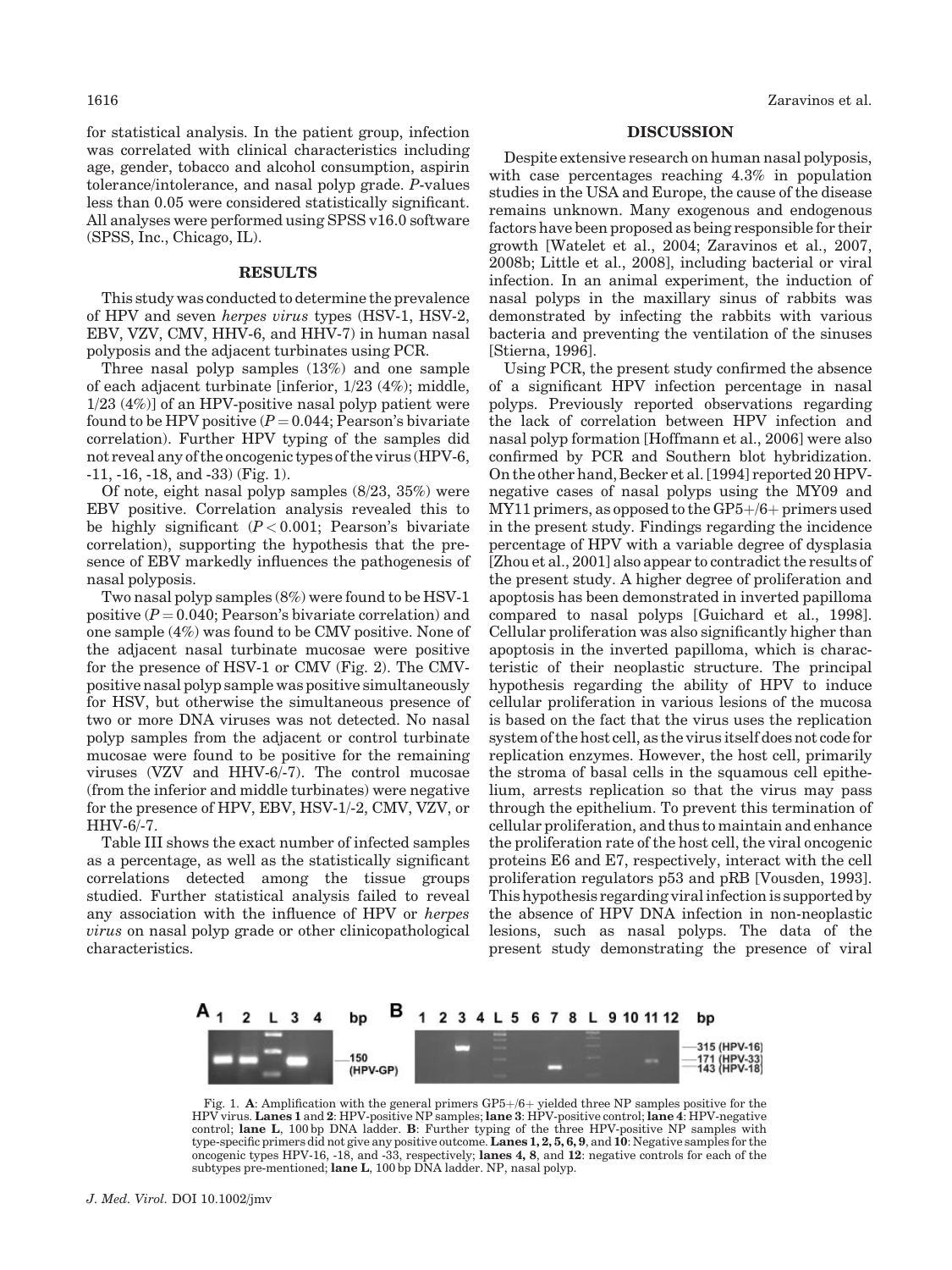HPV and Herpes Viruses in Nasal Polyposis 1617



Fig. 2. A: Lanes 1 and 2, EBV-positive NP samples; lane 3, EBVpositive control; lane 4, negative control; lane L, 100 bp DNA ladder. B: Lane 1, CMV-positive NP sample; lane 2, CMV-positive control; lane 3, negative control; lane L, 100 bp DNA ladder. C: Lanes 1 and 2, HSV-positive NP samples; lane 3, HSV-positive control; lane 4, negative control; lane L, 100 bp DNA ladder. D: Lane 1, VZV-negative<br>sample; lane 2, VZV-positive control; lane 3, negative control; lane L, pUC/MspI DNA ladder. E: Lanes  $1-4$ ,  $\beta$ 2-microglobulin-positive NP samples; lane L, 100 bp DNA ladder. NP, nasal polyp.

infection in nasal polyps confirm the hypothesis that the HPV virus is correlated to a lesser degree with infectious lesions of the mucosa than with proliferative lesions.

EBV is a member of the gamma herpes virus family and causes infectious mononucleosis and two types of cancer, including Burkitt's lymphoma [Panagiotakis et al., 2007]. In the present study, eight nasal polyp samples (35%) were found to be EBV positive, with a statistically significant correlation between the presence of EBV and nasal polyp formation  $(P < 0.001)$ . The presence of EBV infection in nasal polyps was demonstrated at an even higher percentage using various techniques in patients from Hong Kong, China [15% with Southern blot, 69% with PCR, and 85% with in situ hybridization (ISH)] [Tao et al., 1996]. In contrast, in a study with Canadian nasal polyp patients, EBV was not detected by ISH for EBV DNA [Kozak et al., 1991]. These differences in EBV detection rates are likely due to geographical criteria, as well as to differing detection and sampling methods. In the present research, PCR was applied, since it is a more sensitive molecular approach, rather than FISH, in order to study virus expression in nasal mucosa. The results of the present study, in combination with previously reported studies [Tao et al., 1996], indicate that a low level of persistent lytic infection due to EBV may occur in the nasal mucosa. As it is possible for other lymphocytes to be infected by a virus released from a lytic EBV infection at that site, EBV-positive cells are able to persist through this mechanism, in turn contributing to the persistence of EBV. However, whether this leads to the formation of nasal polyps is unknown. As EBV has been detected in 88% of normal nasopharyngeal mucosa [Tao et al., 1996], while nasal polyps are much rarer, it is considered unlikely that EBV contributes to the etiology of nasal polyp formation. The EBV virus has been detected in normal nasopharyngeal mucosa and in the nasal lesions of nasal lymphoma, nasopharyngeal carcinoma, and nasal polyps. The number of cells containing the EBV virus in nasal polyps or normal nasopharyngeal mucosa [Tao et al., 1995b,c] is significantly lower than the corresponding number in nasal lymphomas [Tao et al., 1995a] and nasopharyngeal carcinoma [Wu et al., 1991], despite proliferative EBV infection in nasal polyps or normal nasopharyngeal

TABLE III. Rates of HPV and Herpes Viruses DNA Detection, in Nasal Polyps, Adjacent and Control Turbinate Mucosae (Middle and Inferior)

| Virus type           | Nasal polyp $(n=23)$ |      | Adjacent turbinates (AIT<br>and AMT) $(n = 46)$ |      | Control turbinates (CIT<br>and CMT $)$ (n = 26) |      |               |       |
|----------------------|----------------------|------|-------------------------------------------------|------|-------------------------------------------------|------|---------------|-------|
|                      | Infected (n)         | $\%$ | Infected $(n)$                                  | $\%$ | Infected $(n)$                                  | $\%$ | Significance* | PC    |
| $HPV-GP5+/6+$        |                      | 13   |                                                 |      |                                                 |      | 0.044         | 0.207 |
|                      |                      |      |                                                 |      |                                                 |      | <b>NS</b>     |       |
|                      |                      |      |                                                 |      |                                                 |      | <b>NS</b>     |       |
| 16                   |                      |      |                                                 |      |                                                 |      | <b>NS</b>     |       |
| 18                   |                      |      |                                                 |      |                                                 |      | <b>NS</b>     |       |
| 33                   |                      |      |                                                 |      |                                                 |      | <b>NS</b>     |       |
| Herpesviridae family |                      |      |                                                 |      |                                                 |      |               |       |
| $\overline{H}$ SV-1  |                      |      |                                                 |      |                                                 |      | 0.040         | 0.211 |
| $HSV-2$              |                      |      |                                                 |      |                                                 |      | <b>NS</b>     |       |
| <b>CMV</b>           |                      |      |                                                 |      |                                                 |      | 0.152         | 0.148 |
| <b>EBV</b>           |                      | 35   |                                                 |      |                                                 |      | ${<}0.001$    | 0.436 |
| <b>VZV</b>           |                      |      |                                                 |      |                                                 |      | <b>NS</b>     |       |
| HHV-6                |                      |      |                                                 |      |                                                 |      | <b>NS</b>     |       |
| HHV-7                |                      |      |                                                 |      |                                                 |      | NS            |       |

PC, Pearson correlation.

\*Pearson's bivariate correlation.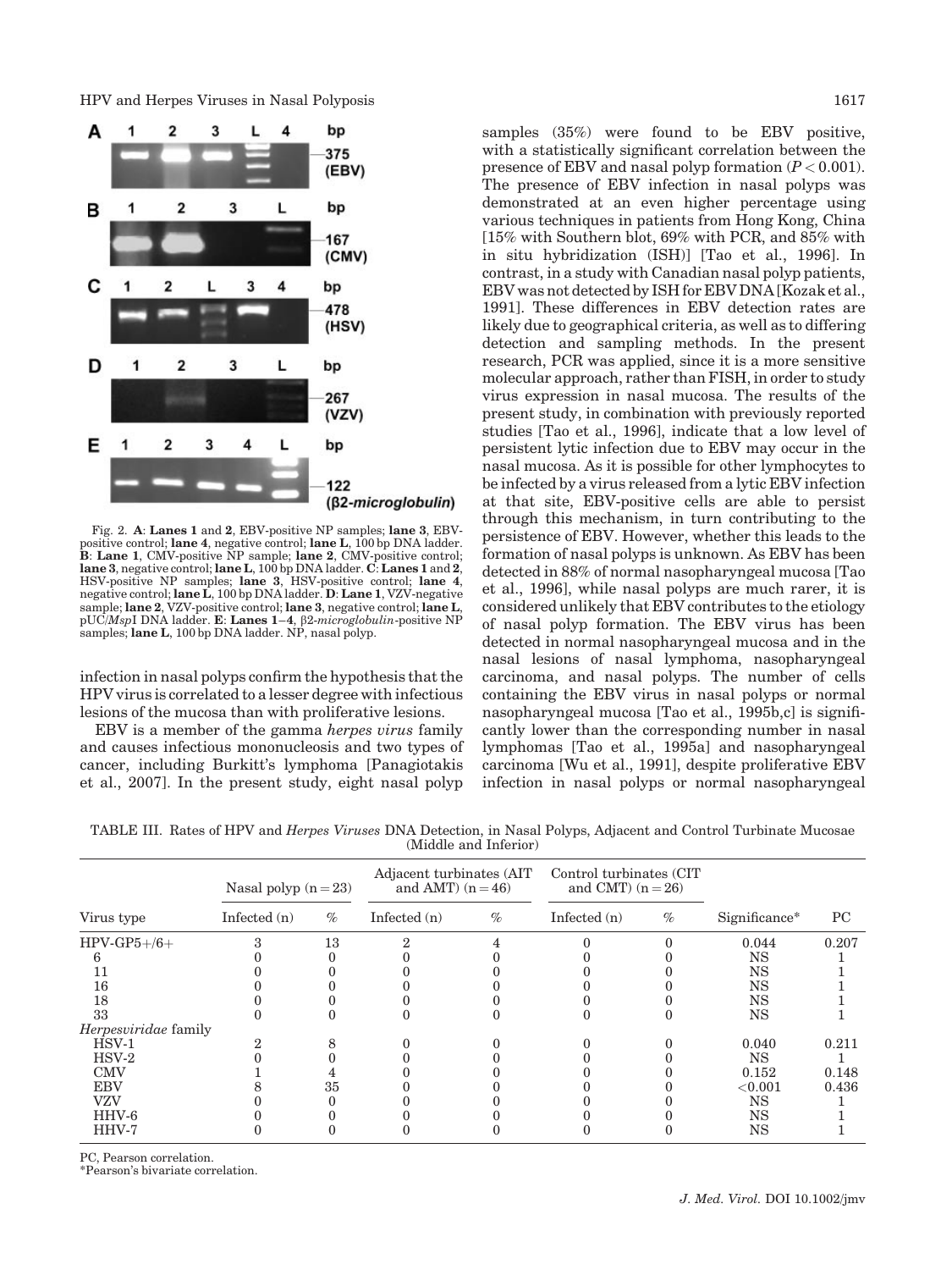mucosa. This difference in viral load may be due to immunological surveillance by the healthy host of nonneoplastic nasal and nasopharyngeal mucosa, by which the cells carrying the EBV load are constantly destroyed. The small number of cells bearing EBV in non-neoplastic nasal and nasopharyngeal mucosa may also reflect the pressure of the immunological surveillance of the host. However, the frequent detection of low EBV infection levels in the nasal mucosa, at least in the context of an inflammatory lesion, supports the theory that the nose is one of the sites of EBV persistence. Thus, EBV may be responsible for tumors at this site. This finding could probably provide the basis for future clinical applications in the detection of EBV.

HSV-1 causes oral and occasionally genital cold sores, whereas HSV-2 is the most common cause of genital herpes. In the present study, two positive nasal polyp samples (8%) were detected by PCR. Previously, HSV was not detected in nasal polyps from Canadian patients using the ISH technique [Kozak et al., 1991]. Of note is that the number of published reports referring to the involvement of HHV infection in the formation of nasal polyps is limited. Therefore, the relatively low incidence (8%) detected in the present study should be regarded as arbitrary.

VZV causes chicken pox and herpes zoster. No VZVpositive nasal polyp samples were found in the present study, suggesting that this virus is not involved in the pathogenesis of the mucosa. To the best of our knowledge, there are no previous reports correlating the presence of this virus with the formation of nasal cavity lesions.

CMV belongs to the beta herpes virus family and causes serious symptoms, particularly in immunecompromised patients [Drew, 1992, 2007]. Apart from two reports, one on a CMV infection case with rare clinical manifestation in the form of nasal polyp [Kulkarni et al., 2003], and another on a CMV case with chronic sinusitis and nasal polyposis in an AIDS patient [Yoskovitch and Cantrell, 1998], no other reports attribute nasal polyps to the presence of CMV. In the present study, one CMV-positive nasal polyp case (4%), a double-infection case also positive for HSV-1, was recognized.

HHV-6, another member of the beta herpes virus family, causes a childhood disease called roseola infantum as well as multiple sclerosis. It is associated with exanthema subitum [Yamanishi et al., 1988; Pellett et al., 1992] and EBV- and CMV-negative cases of mononucleosis in young adults [Pellett et al., 1992; Krueger et al., 1994]. HHV-7, which was identified in 1990, is also a member of the beta herpes virus family and is closely related to HHV-6 and CMV [Griffiths et al., 2000]. Neither HHV-6 nor HHV-7 were detected in the present study, nor has their presence in nasal mucosa been reported in the past, suggesting that these herpes viruses are not associated with benign nasal lesions.

To the best of our knowledge, this is the first study to investigate the involvement of a comparable group of viruses in human nasal polyposis. The present findings

support the causative role played by EBV in the formation of nasal polyps, as well as its presence in the adjacent mucosa. The level of statistical significance reached supports the theory that the presence of the EBV virus markedly influences the pathogenesis of nasal polyposis, while the low incidence of HPV detection confirms the hypothesis that HPV is correlated to a lesser extent with infectious mucosal lesions than with proliferative lesions, such as inverted papilloma. The low prevalence of HSV-1 and CMV in this study, in conjunction with the results of a limited number of previous reports, confirms the minor role played by the two herpes viruses in the development of these benign tumors. Double infection of nasal polyposis patients with HSV-1 and CMV could additionally play a minor, though causative, role in the development of the disease. Lastly, the results reveal that VZV and HHV-6/-7 are not involved in the pathogenesis of nasal polyps.

#### REFERENCES

- Becker M, Forslund O, Hansson BG, Malm L. 1994. Search for the human papillomavirus in nasal polyps, using a polymerase chain reaction-method. J Otolaryngol 23:344–346.
- de Roda Husman AM, Walboomers JM, van den Brule AJ, Meijer CJ, Snijders PJ. 1995. The use of general primers GP5 and GP6<br>elongated at their 3' ends with adjacent highly conserved sequences improves human papillomavirus detection by PCR. J Gen Virol 76: 1057–1062.
- Drew WL. 1992. Cytomegalovirus infection in patients with AIDS. Clin Infect Dis 14:608–615.
- Drew WL. 2007. Laboratory diagnosis of cytomegalovirus infection and disease in immunocompromised patients. Curr Opin Infect Dis 20: 408–411.
- Efstathiou S, Minson AC. 1995. Herpes virus-based vectors. Br Med Bull 51:45–55.
- Fokkens W, Lund V, Bachert C, Clement P, Helllings P, Holmstrom M, Jones N, Kalogjera L, Kennedy D, Kowalski M, Malmberg H, Mullol J, Passali D, Stammberger H, Stierna P. 2005. EAACI position paper on rhinosinusitis and nasal polyps executive summary. Allergy 60:583–601.
- Gao PF, Chen WX, Xiao LY, Yan XJ. 2000. Detection of Epstein-Barr virus and human papillomavirus in sinonasal malignant neoplasms. Lin Chuang Er Bi Yan Hou Ke Za Zhi 14:347–348.
- Griffiths PD, Clark DA, Emery VC. 2000. Betaherpesviruses in transplant recipients. J Antimicrob Chemother 45:29–34.
- Gross G. 2003. Human papillomaviruses. Ther Umsch 60:595–604.
- Guichard C, Gilain L, Abd-Al Samad I, Piron G, Brugel L, Escudier E, Coste A. 1998. Epithelial cell proliferation, apoptosis, and apoptosis inhibition in inverted papillomas. Laryngoscope 108:716–720.
- Hellquist HB. 1996. Nasal polyps update. Histopathology. Allergy Asthma Proc 17:237–242.
- Hoffmann M, Kahn T, Goeroegh T, Lohrey C, Gottschlich S, Meyer J, Rudert H, Maune S. 2000. Tracing human papillomavirus DNA in nasal polyps by polymerase chain reaction. Acta Otolaryngol 120: 872–875.
- Hoffmann M, Klose N, Gottschlich S, Gorogh T, Fazel A, Lohrey C, Rittgen W, Ambrosch P, Schwarz E, Kahn T. 2006. Detection of human papillomavirus DNA in benign and malignant sinonasal neoplasms. Cancer Lett 239:64–70.
- Hosemann W, Gode U, Wagner W. 1994. Epidemiology, pathophysiology of nasal polyposis, and spectrum of endonasal sinus surgery. Am J Otolaryngol 15:85–98.
- Kozak FK, Mahony JB, Chernesky MA, Newhouse MT, Dolovich J, Hitch DA, Rossman CM. 1991. Nasal polyposis: In search of a viral etiology using DNA hybridization. J Otolaryngol 20:404–407.
- Krueger GR, Klueppelberg U, Hoffmann A, Ablashi DV. 1994. Clinical correlates of infection with human herpesvirus-6. In Vivo 8:457– 485.